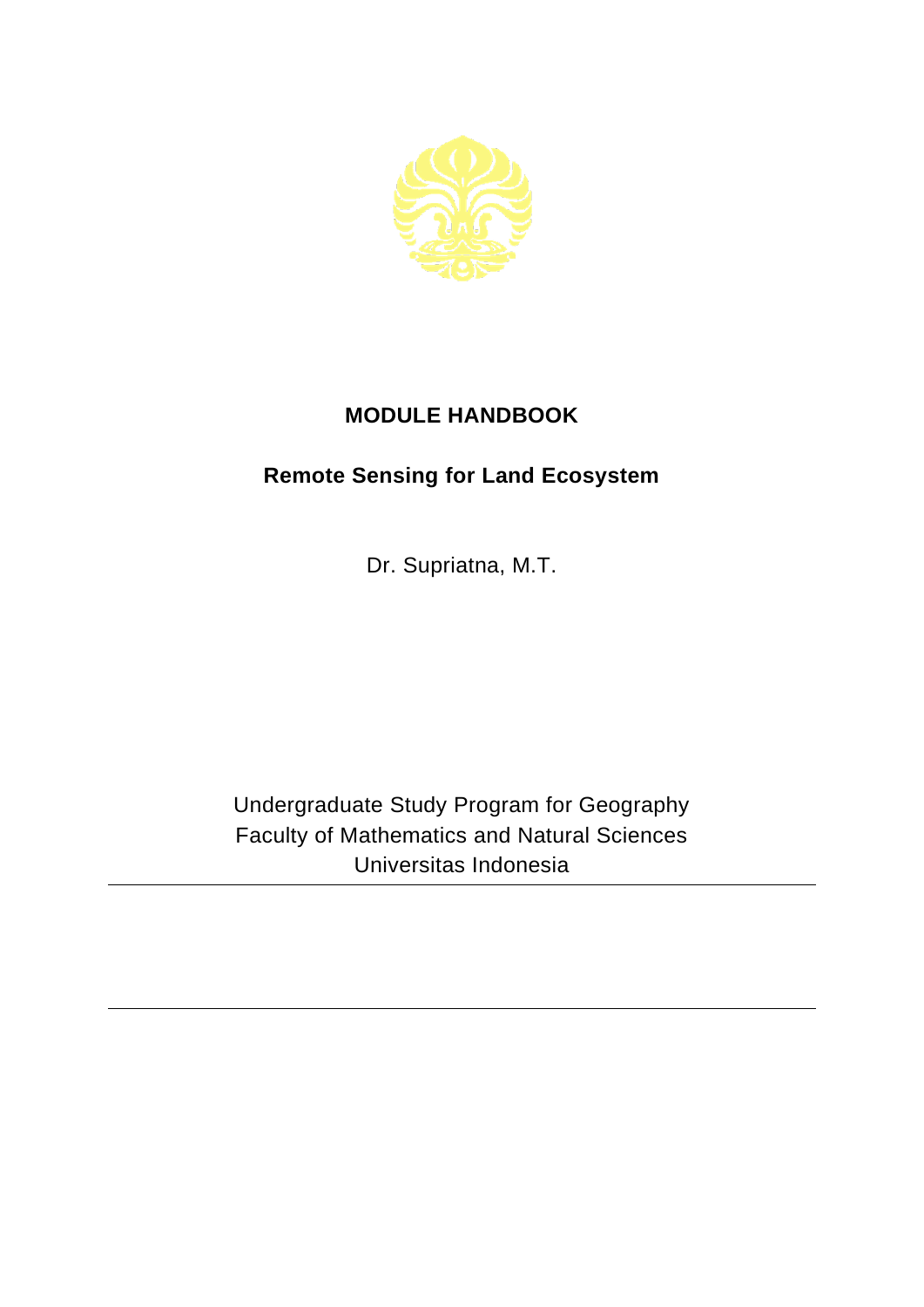| Module designation                                                 | Remote Sensing for Land Ecosystem                                                                                                                                                                                                                                                                                                                                                                                                                                                                                                                                                                                                                                                                                                                                                                                                                                                                                                   |
|--------------------------------------------------------------------|-------------------------------------------------------------------------------------------------------------------------------------------------------------------------------------------------------------------------------------------------------------------------------------------------------------------------------------------------------------------------------------------------------------------------------------------------------------------------------------------------------------------------------------------------------------------------------------------------------------------------------------------------------------------------------------------------------------------------------------------------------------------------------------------------------------------------------------------------------------------------------------------------------------------------------------|
| Semester(s) in which the module is<br>taught                       | Sixth (6th) Semester                                                                                                                                                                                                                                                                                                                                                                                                                                                                                                                                                                                                                                                                                                                                                                                                                                                                                                                |
| Person responsible for the module                                  | Dr. Supriatna, M.T.                                                                                                                                                                                                                                                                                                                                                                                                                                                                                                                                                                                                                                                                                                                                                                                                                                                                                                                 |
| Lecturer                                                           | Dr. Supriatna, M.T.<br>1.<br>Dr. Masita DMM, M.Eng.<br>2.<br>Iqbal Putut A, S.Si., M.Sc., Ph.D.<br>3.<br>4.                                                                                                                                                                                                                                                                                                                                                                                                                                                                                                                                                                                                                                                                                                                                                                                                                         |
| Language                                                           | Bahasa Indonesia                                                                                                                                                                                                                                                                                                                                                                                                                                                                                                                                                                                                                                                                                                                                                                                                                                                                                                                    |
| Relation to curriculum                                             | Elective                                                                                                                                                                                                                                                                                                                                                                                                                                                                                                                                                                                                                                                                                                                                                                                                                                                                                                                            |
| Teaching methods                                                   | Student-centered Learning and combination with Cooperative Learning                                                                                                                                                                                                                                                                                                                                                                                                                                                                                                                                                                                                                                                                                                                                                                                                                                                                 |
| Workload (incl. contact hours, self-<br>study hours)               | 1.<br>Lectures: 100 minutes per week per semester<br>Assignment: 120 minutes per week per semester<br>2.<br>Independent study: 120 minutes per week per semester<br>3.<br>Minutes x weeks x semester: 340 x 14 x 1 = 4760 minutes per<br>4.<br>semester<br>5.<br>Midterm Examination: 100 minutes per semester<br>6.<br>Final Examination: 100 minutes per semester<br>Total workload per semester: 4950 minutes / 82 hours 40 minutes<br>7.                                                                                                                                                                                                                                                                                                                                                                                                                                                                                        |
| Credit points                                                      | $2$ (Two)                                                                                                                                                                                                                                                                                                                                                                                                                                                                                                                                                                                                                                                                                                                                                                                                                                                                                                                           |
| Required and recommended pre-<br>requisites for joining the module | Cartography<br>1.<br>2.<br>Cartography Lab<br><b>Remote Sensing</b><br>3.<br>Remote Sensing Lab<br>4.                                                                                                                                                                                                                                                                                                                                                                                                                                                                                                                                                                                                                                                                                                                                                                                                                               |
| Module objectives/intended learn-<br>ing outcomes                  | Able to study, analyze and synthesize remote sensing applications for<br>spatial and temporal land ecosystem studies, through spatial studies on<br>landscape ecosystems, remote sensing and GIS technology for spatial<br>review monitoring of closure / land use, vegetation characteristics,<br>coastal and marine environment ecosystems, wetlands ( Wetland) /<br>swamp, estuary, and lake / situ ecosystems.                                                                                                                                                                                                                                                                                                                                                                                                                                                                                                                  |
| Content                                                            | Introduction to remote sensing / GIS Land Ecosystem<br>1.<br>Basic concepts of the landscape ecosystem.<br>2.<br>The concept and study of spatial landscape patterns.<br>3.<br>Study of the landscape model on the ecosystem.<br>4.<br>Analysis and synthesis monitoring of land closure with GIS / remote<br>5.<br>sensing technology.<br>Analysis and synthesis of vegetation characteristics in various forms<br>6.<br>of land with remote sensing / GIS technology.<br>7. Analysis and synthesis of monitoring of coastal and marine<br>ecosystems with remote sensing / GIS technology.<br>Analysis and synthesis of monitoring of wetland ecosystems with<br>8.<br>remote sensing / GIS technology.<br>Analysis and synthesis of estuary ecosystem monitoring with<br>9.<br>remote sensing / GIS technology.<br>10. Analysis and synthesis monitoring of lake / reservoir ecosystems<br>with GIS / remote sensing technology. |
| <b>Examination forms</b>                                           |                                                                                                                                                                                                                                                                                                                                                                                                                                                                                                                                                                                                                                                                                                                                                                                                                                                                                                                                     |